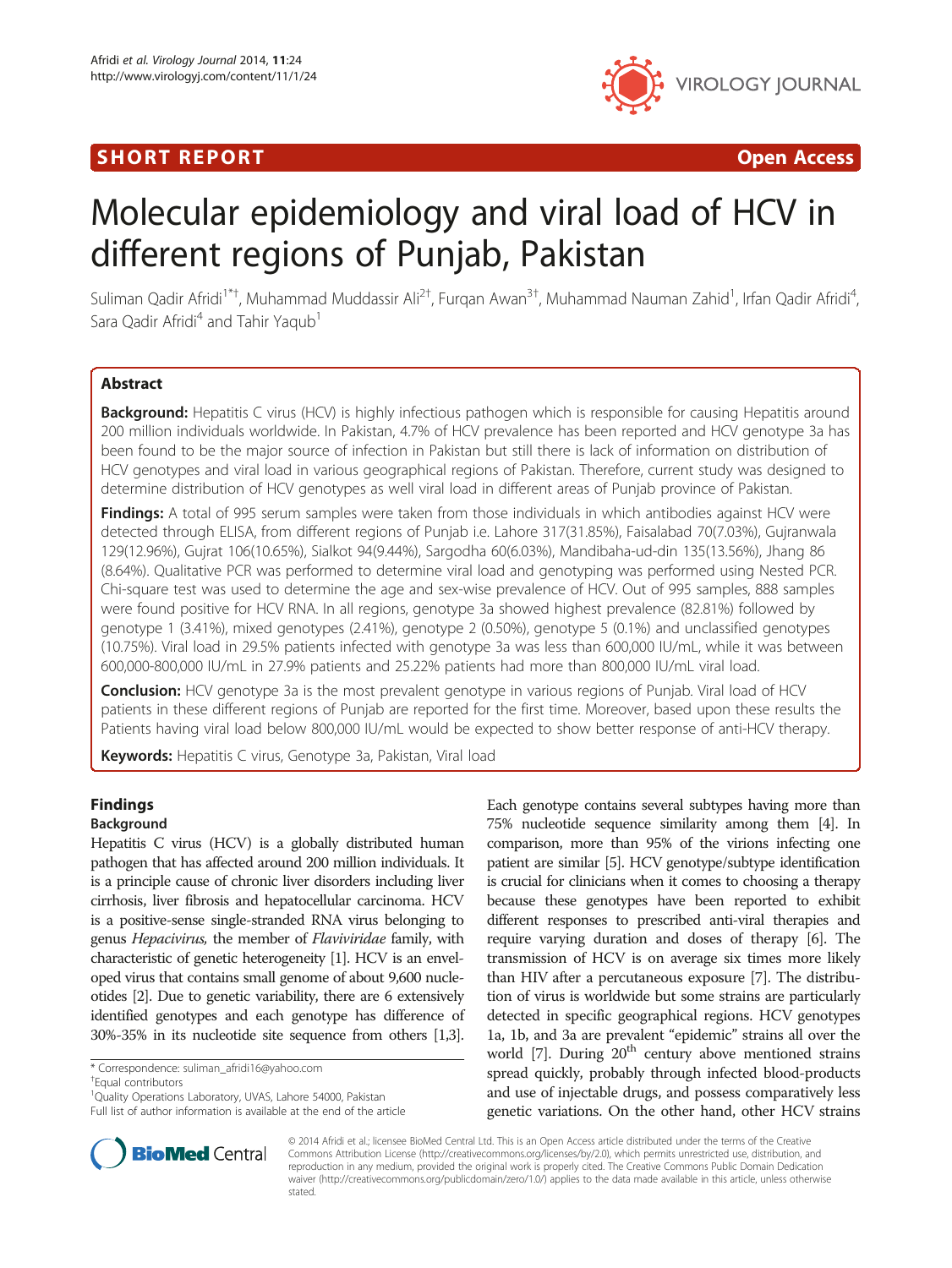| Genotype     | Sub-type       | Districts*                |             |             |             |                |              |                   |             |
|--------------|----------------|---------------------------|-------------|-------------|-------------|----------------|--------------|-------------------|-------------|
|              |                | Lahore                    | Faisalabad  | Gujranwala  | Gujrat      | <b>Sialkot</b> | Sargodha     | Mandi Baha-ud-Din | Jhang       |
|              | 1a             | $9*$ (2.83%) <sup>#</sup> | $1(1.42\%)$ | $4(3.10\%)$ | $2(1.88\%)$ | $1(1.06\%)$    | $2(3.33\%)$  | $5(3.70\%)$       | 2(2.32%)    |
|              | 1 <sub>b</sub> | 2(0.63%)                  | $1(1.42\%)$ | $1(0.77\%)$ | $\Omega$    | $1(1.06\%)$    | $1(1.66\%)$  | $1(0.74\%)$       | $1(1.16\%)$ |
|              | 2a             | 0                         | $1(1.42\%)$ | $\circ$     |             | $\mathbf{0}$   | $1(1.66\%)$  | $\mathbf{0}$      | $1(1.16\%)$ |
|              | 2 <sub>b</sub> | 0                         | $1(1.42\%)$ | $1(0.77\%)$ | $\mathbf 0$ | $\mathbf 0$    | 0            | 0                 | 0           |
| 3            | 3a             | 240(75.70%)               | 60(85.71%)  | 107(82.94%) | 98(92.45%)  | 76(80.85%)     | 46(76.66%)   | 119(88.14%)       | 76(88.37%)  |
|              | 3b             | $\mathbf{0}$              | $\circ$     | $1(0.77\%)$ | $\mathbf 0$ | $\circ$        | 0            | $\mathbf{0}$      | $1(1.16\%)$ |
|              | 5a             | $\Omega$                  | $\circ$     | $\circ$     | $\Omega$    | $1(1.06\%)$    | $\mathbf{0}$ | $\Omega$          | 0           |
| Mixed        |                | 4 (1.26%)                 | 0           | 6(4.65%)    | 3(2.83%)    | 2(2.12%)       | 3(5%)        | $4(2.96\%)$       | 2(2.32%)    |
| Not detected |                | 62(19.55%)                | 6(8.57%)    | 9(6.97%)    | 3(2.83%)    | 11(11.70%)     | 7(11.66%)    | $6(4.44\%)$       | 3(3.48%)    |
| Total        |                | 317(31.85%)               | 70(7.03%)   | 129(12.96%) | 106(10.65%) | 92(9.24%)      | 60(6.03%)    | 135(13.56%)       | 86(8.64%)   |

<span id="page-1-0"></span>Table 1 HCV prevalence in different regions of Punjab province

\*Number of samples belonging to respective sub-type.

#Percentage contributed by samples in the district.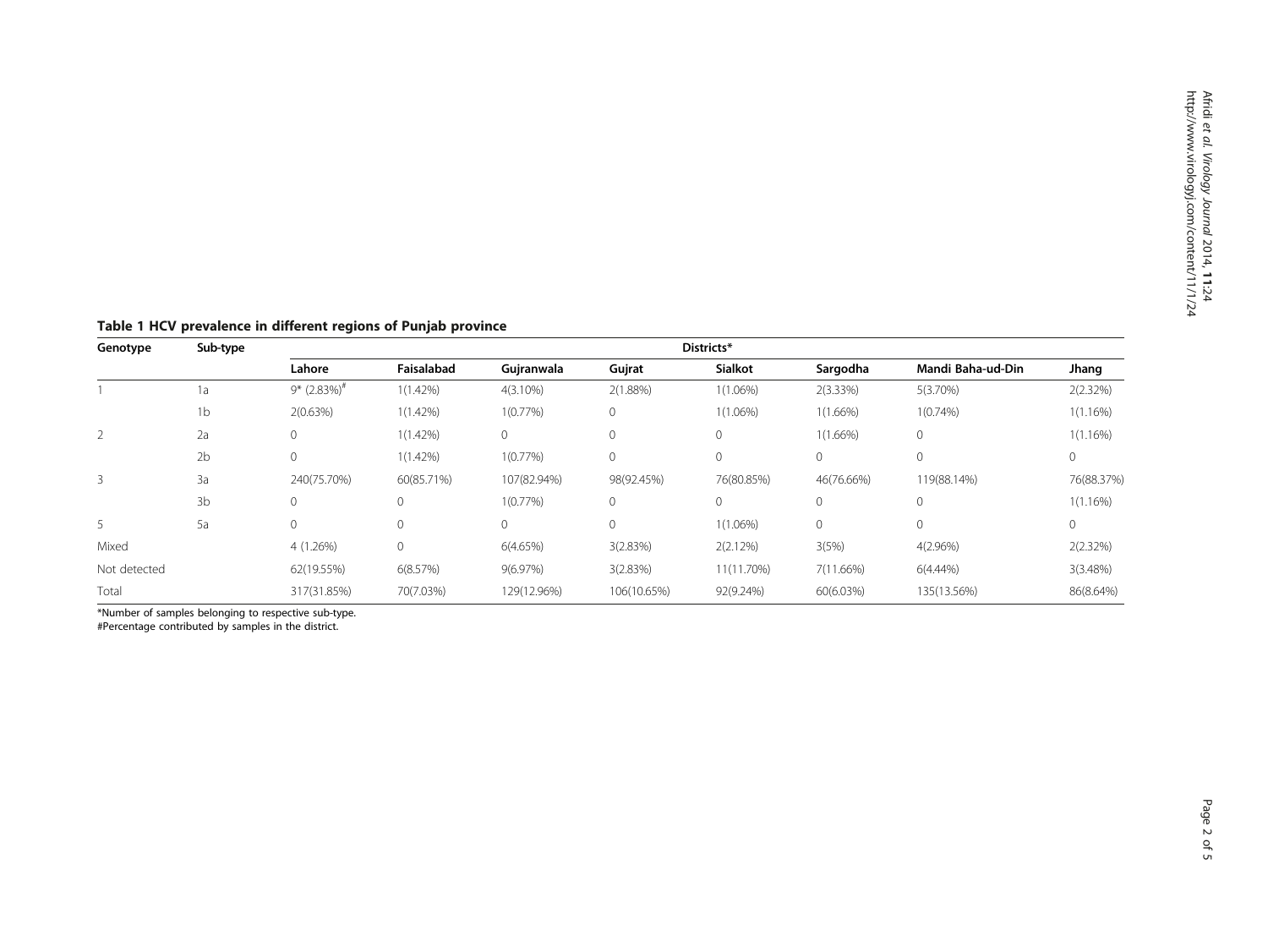<span id="page-2-0"></span>have high levels of genetic variation but are confined to specific geographical areas [\[8\]](#page-4-0). Genotypes 1, 2 and 4 are confined to certain regions of Africa and the Middle East, whereas genotypes 3 and 6, divergent endemic strains, are detected in numerous localities of Southeast Asia [[9](#page-4-0)]. The present study was designed to find different genotypes and viral load of HCV in different districts of Punjab province of Pakistan.

## **Methods**

A total of 995 blood samples were collected from those individuals in which antibodies against HCV were detected through ELISA, to find out their viral load and genotyping situated in different districts/ towns of Punjab, Pakistan. In order to fulfill the legal and ethical requirements, this study got approval by Ethical Committee Bacteriologist to Government of Punjab health department (No. 1029/ Bact.). Written consent was taken to record the age, district, and phone and complete address of the patients. Each blood sample, subjected to get serum, was centrifuged at 3000 RPM for 5 min. Serum obtained were labeled and stored at − 20°C till extractions begin.

Extraction of RNA was done using Qiagen kit (Invitrogen, Corp., California; USA). The cDNA of 5'NCR was synthesized using 100 units of Moloney Murine Leukemia Virus (MMLV) reverse transcriptase enzyme (RTEs) (Invitrogen, Corp., California USA) with 5 pM of outer antisense primer. HCV RNA was quantified as the protocol described by Ali et al., 2011 [\[10](#page-4-0)]. Two rounds of PCR amplifications were done (first round PCR and Nested PCR) with two units of Taq DNA polymerase enzyme (Invitrogen, Corp., California USA) in a volume of 20 μl reaction mix. Different allele-specific primers were used for the detection of HCV genotypes [\[10](#page-4-0)]. Chi-square statistics using SPSS version 16.0 (IBM Corporation 2008) was used to analyse the genotype prevalence and distribution among genders and all age groups. P value < 0.05 was considered significant.

## Results

Different HCV prevalent genotypes and viral load between both genders in different geographical regions of Punjab province is shown in Table [1](#page-1-0) and Table 2. Of 995 samples, 511 (51%) samples from males and 484(49%) from females were declared as HCV positive that showed nearly equal representation between both genders. Among these 995 samples, 888 (89.25%) samples were detected on the basis of specific PCR fragment while 107 (10.75%) samples remained unable to demonstrate a specific genotypic band. Genotype 3(82.81%) was highest in both genders followed by genotype 1 (3.41%), mixed genotypes (2.41%), genotype 2 (0.50%), genotype 5 (0.1%) and unclassified genotypes (10.75%), (Figure [1\)](#page-3-0). Among the sub-genotypes, the most detected sub-genotype in males was 3a (80.62%)

| Page | $\sim$ 5 $\prime$ | nt |  |
|------|-------------------|----|--|
|------|-------------------|----|--|

Table 2 HCV viral load in patients from different genders of various regions of Punjab

| Genotype/       |                | P                 |                |         |
|-----------------|----------------|-------------------|----------------|---------|
| subtype         | < 600,000      | 600,000-800,000   | > 800,000      | value** |
| Genotype 3      | 294*           | 278               | 252            | 0.067   |
| Other genotypes | 71             | 42                | 58             |         |
| Male            | 199            | 159               | 153            | 0.314   |
| Female          | 166            | 161               | 157            |         |
|                 |                | Lahore            |                |         |
| Genotype 3      | 79             | 87                | 74             | 0.112   |
| Other genotypes | 24             | 20                | 33             |         |
|                 |                | Faisalabad        |                |         |
| Genotype 3      | 24             | 19                | 17             | 0.260   |
| Other           | 4              | 1                 | 5              |         |
|                 |                | Gujranwala        |                |         |
| Genotype 3      | 40             | 31                | 37             | 0.932   |
| Other           | $\overline{7}$ | 6                 | 8              |         |
|                 |                | Gujrat            |                |         |
| Genotype 3      | 31             | 41                | 26             | 0.527   |
| Other           | 4              | $\mathfrak{D}$    | $\overline{2}$ |         |
|                 |                | Sargodha          |                |         |
| Genotype 3      | 13             | 18                | 15             | 0.397   |
| Other genotypes | 4              | 3                 | 7              |         |
|                 |                | <b>Silakot</b>    |                |         |
| Genotype 3      | 31             | 23                | 22             | 0.915   |
| Other           | 7              | 4                 | 5              |         |
|                 |                | Jhang             |                |         |
| Genotype 3      | 30             | 25                | 22             | 0.821   |
| Other           | 4              | $\mathfrak{D}$    | 3              |         |
|                 |                | Mandi Baha ud Din |                |         |
| Genotype 3      | 53             | 36                | 30             | 0.278   |
| Other           | 10             | $\overline{2}$    | 4              |         |
|                 |                |                   |                |         |

\*Number of samples belonging to respective sub-type and under respective viral load.

\*\*Chi Square statistics used to analyse both genotypes and viral loads.

followed by 1a subtype (3.13%) and 1b subtype (0.98%). Other less frequent subtypes were 2a (0.39%), 3b (0.39%), 2b (0.19%) and 5a (0.19%). In females, most frequent subgenotypes were 3a (84.7%), 1a (2.06%), 1b (0.61%), 2a (0.20%) and 2b (0.20%). On the other hand sub-genotypes like 3b and 5a were absent in females (Figure [1\)](#page-3-0).

On basis of age, different groups of genotyped samples were formed such as 10–20 years, 21–30 years, 31– 40 years, 41–50 years, 51–60 years and above 60 years. The overall percentage of positive HCV samples in all age groups was higher in males as compare to females except in the age group  $41 - 50$  years (Figure [2\)](#page-3-0). The distribution of genotypes in all age group categories was also observed. Genotype 3a was highest in all age groups (82.61%) followed by genotypes 1a (2.61%), 1b (0.80%), 2a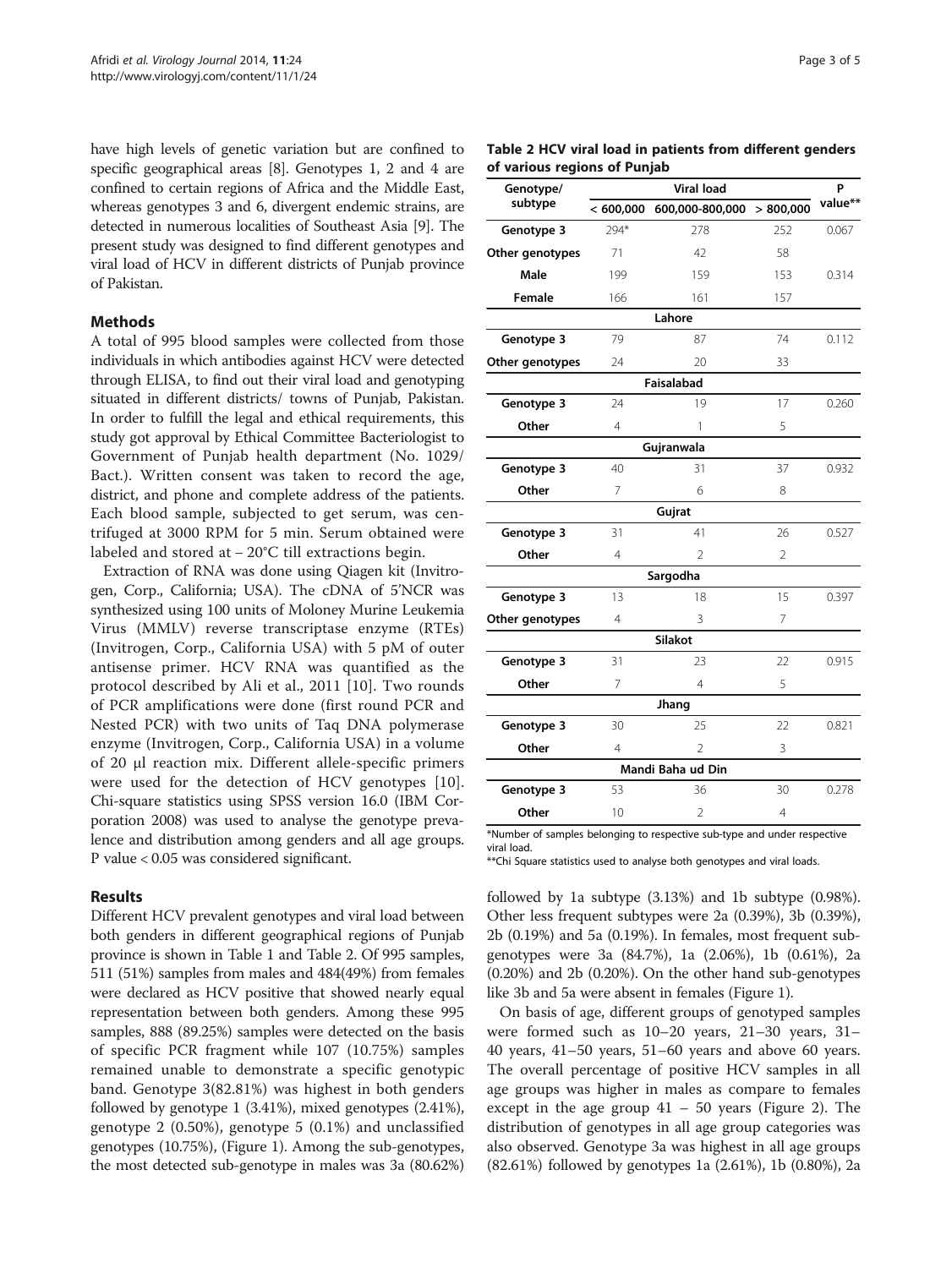<span id="page-3-0"></span>

(0.30%), 2b (0.20%), 3b (0.20%), 5a (0.10%) and mixed genotypes (2.41%).

Among the total HCV positive samples, 317(31.85%) were belonged to Lahore. Among these, 9(2.83%) were genotype 1a, 2(0.63%) were genotype 1b, 240(75.70%) were genotype 3a whereas 62(19.55%) were un-typeable and genotype 4 (1.26%) was with mixed genotypes. The HCV positive patients of Faisalabad were 70(7.03%). Among these, 1(1.42%) belonged to 1a, 1(1.42%) was 1b, 1(1.42%) was 2a, 1(1.42%) was 2b, 60(85.71%) were 3a and 6(8.57%) were un-typeable genotypes. Among the total of 129 (12.96%) samples from Gujranwala, 4(3.10%) were 1a, 1 (0.77%) was 1b, 1(0.77%) belonged to 2b, 107(82.94%) were 3a, 1(0.77%) was 3b, 9(6.97%) were untypeable genotypes and 6(4.65%) were with mixed genotypes (Table [1\)](#page-1-0).

Prevalence of HCV genotypes among 106(10.65%) positive patients of Gujrat was 2(1.88%) patients were with 1a, 98(92.45%) were with 3a, 3(2.83%) were with mixed infection and 3(2.83%) were with unclassified HCV band. Total 94(9.44%) patients were genotyped from Sialkot in which 1(1.06%) was 1a, 1(1.06%) were 1b, 1(1.06%) was 2a, 76 (80.85%) were 3a, 1(1.06%) was 3b, 1(1.06%) was 5a genotype, 2(2.12%) were mixed genotypes and 11(11.70%) were unclassified genotypes. Genotyped samples HCV



samples belonged to Sargodha were 60(6.03%). Among these, 2(3.33%) were 1a, 1(1.66%) was 1b, 1(1.66%) was 2a, 46(76.66%) were 3a, 3(5%) were mixed and 7(11.66%) were untypeable genotypes. Total HCV samples belonged to Mandi Baha ud Din were 135(13.56%). Among these, 5 (3.70%) were 1a, 1(0.74%) was 1b, 119(88.14%) were 3a and 4(2.96%) were mixed gentoypes. Six 6(4.44%) were untypeable genotypes. The Genotyped samples that belonged to Jhang were 86(8.64%). Among these, 2(2.32%) were 1a, 1(1.16%) were 1b, 1(1.16%) were 2a, 76(88.37%) were 3a, 1(1.16%) was 3b, 2(2.32%) were mixed genotypes and 3(3.48%) were untypeable genotypes (Table [1](#page-1-0)).

## **Discussion**

In this study, we demonstrated the HCV genotype distribution in different categories and the existence of association between genotypes and gender. The current study evidently depicts that there is no significant difference between gender and HCV genotypes because HCV genotypes were distributed with equal probability between the both sexes. These results are in accordance with many preceding studies showing no statistical difference in gender with respect to variation among genotypes in Pakistan [[11-13\]](#page-4-0). Current study contradicts with a Libyan study in which HCV genotype 1 possessed significant association with males whereas genotype 4 showed high frequency in females [\[14\]](#page-4-0). The results of this study have shown that high prevalence of HCV infection was found at age of <50 years. These findings are in partial agreement with the former studies [[10,11,15\]](#page-4-0) that noted the high prevalence in age group of  $\leq 40$  years [[13,16\]](#page-4-0).

It has been observed that HCV genotype 3a is highly prevalent in Pakistan [[10](#page-4-0)-[13,15-17](#page-4-0)], in contrast, a study has revealed the results from Balochistan where the 1a has higher frequency [[7](#page-4-0)]. Current study revealed that genotype 3a is most frequent and common followed by genotype 1a in HCV infected patients. The HCV genotype distribution pattern is similar to the reported studies from neighbouring